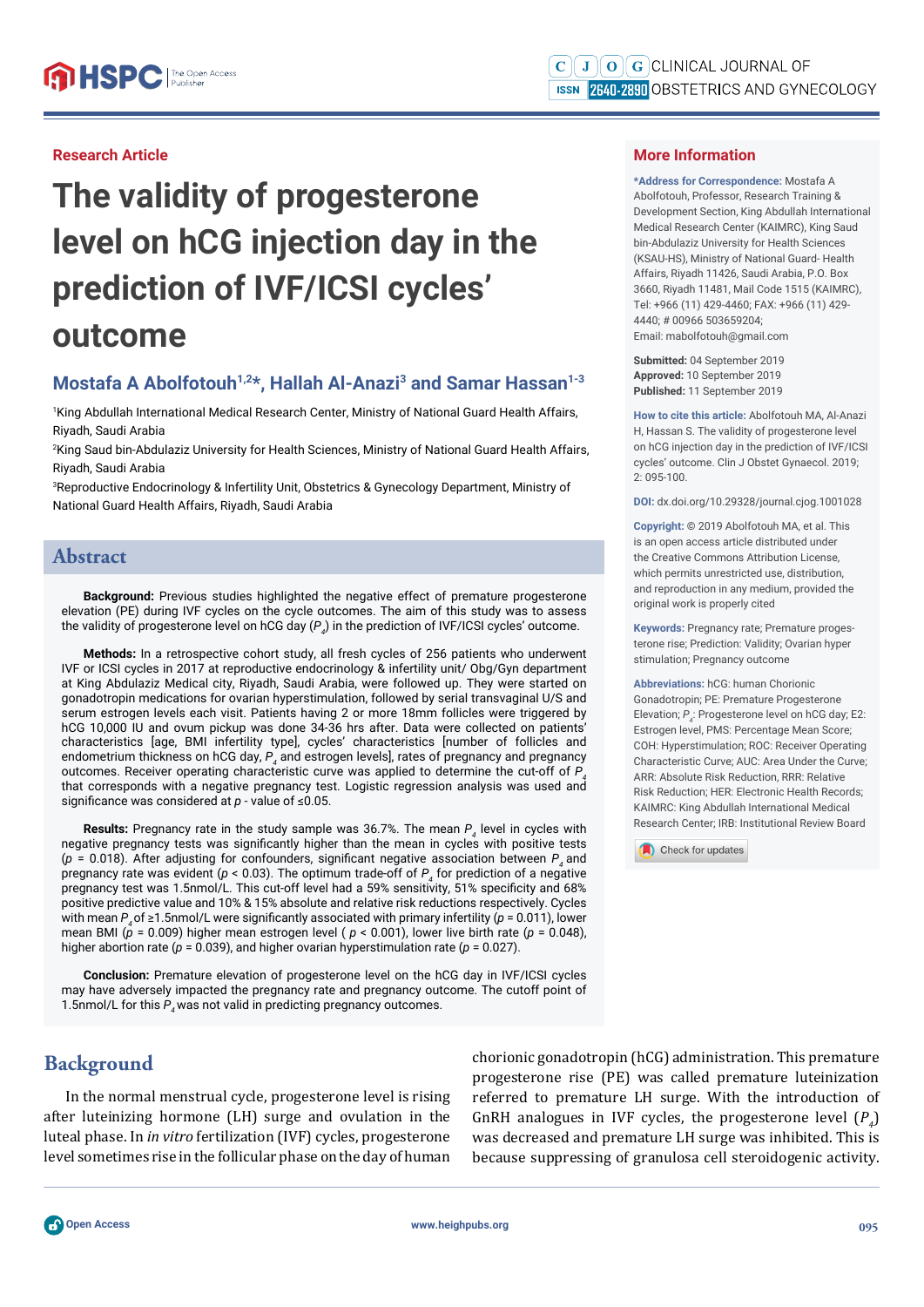

Despite the wide use of GnRH analogous in ART nowadays, the rise of progesterone level is still observed in some cycles. The effect of that on the endometrium and cycle outcome is still controversial and area for discussion [1,2].

Although the frequency of PE varies, incidences as high as 35% of stimulated cycles in women treated with GnRH agonists [3,4] and 38% of cycles in women treated with GnRH antagonists [5,6], have been reported. However, in a large retrospective analysis of over 4000 cycles, the incidence of PE above 1.5ng/ml was estimated to be 8.4% in agonist and antagonist cycles [7,8].

The relationship between PE and pregnancy rate has been analyzed by using different thresholds of serum progesterone on the day of hCG. The thresholds were varied and found to be between 0.4ng/ml and 3ng/ml [9].For example, in analysis of a large series by Bosch, et al. [7], the optimal progesterone threshold over which a detrimental effect on IVF outcome might be observed has been estimated at 1.5ng/ml. Many studies reported a negative effect of PE during IVF cycles on the cycle outcomes including endometrial receptivity [10- 12]. Lower pregnancy rate and higher pregnancy loss with PE in IVF cycles had been observed in studies conducted by Silverberg, et al. [4], although the mechanism of this remains controversial [4,13]. Then, several authors investigated the effect of PE during the IVF cycles with GnRH analogues, some of these reported negative impact on the live birth and pregnancy rate, while others didn't find any association  $[14-18]$ . The aim of this study was to assess the validity of progesterone level on hCG day (*P4* ) in the prediction of IVF/ ICSI cycles' outcome in a Saudi setting.

## **Methods**

Our study was undertaken at King Abdul-Aziz Medical City of the National Guard- health affairs, department of obstetrics and gynecology, reproductive endocrinology and infertility unit, in Riyadh, Saudi Arabia. In a retrospective cohort study, all fresh cycles of patients who underwent IVF or ICSI cycles in 2017 with GnRH agonist or antagonist medications, were followed up. Frozen cycles were excluded. After reviewing all patients' files for infertility treatment at that period, 302 patients were eligible to be included in our study, 46 patients were cancelled for different reasons (21 patients had failed fertilization, 8 showed poor response, one developed ovarian hyperstimulation, 3 with no oocytes retrieved, one had an endometrial polyp, 6 had immature oocytes, and 6 had arrested embryos). Only 256 patients were followed up. Patients were started on antagonist  $[n = 241]$ , short  $[n = 47]$ or long [n = 14] agonist protocols, according to their infertility evaluation. They were started on gonadotrophin medications for ovarian hyperstimulation. The starting dose was based on patient's age, AFC, BMI and previous response. The stimulation cycle was followed by serial transvaginal U/S and serum estrogen level ( $E_{2}$ ), each visit. When a patient had 2 or more 18mm follicles, she was triggered by hCG 10,000 IU and ovum pickup was done 34-36 hrs after. We documented all patients' characteristics at the starting of the cycles. Number of follicles and endometrium thickness on hCG triggering day were also documented. We checked Progesterone level on the day of triggering  $(P_4)$  as well as the estrogen level  $(E_2)$ .

Pregnancy rate was calculated. Among patients with positive pregnancy test, we calculated the rates of term live birth, preterm birth, abortion and chemical pregnancy. Patient's data and cycles' details for all patients were reviewed using patients' files and the EHR (Best-Care).

All values of the progesterone on the hCG day of IVF/ICSI cycles were cross classified according to their pregnancy test result (negative or positive), and by various cut-off points along with the range of progesterone levels above which subjects may be considered having a negative pregnancy test. From these tabulations, the sensitivity, specificity and positive predictive value were computed for progesterone level at each cut-off point.

The sensitivity of progesterone level diagnosis for the pregnancy test result "gold standard" was determined by calculating how frequent the correct progesterone level diagnosis was made in each pregnancy test diagnosis. The specificity of progesterone diagnosis was determined by calculating how frequently the progesterone diagnosis was not made when the corresponding pregnancy test diagnosis was positive. Positive predictability indicated how frequently the progesterone diagnosis correctly reflected the negative pregnancy test. Negative predictability indicated how frequently the progesterone diagnosis was not made when the corresponding pregnancy test diagnosis was positive. Also, the level of agreement between these two methods was determined at each cut-off point by the calculation of kappa coefficient (k). Absolute risk reduction (ARR) and relative risk reduction (RRR) were calculated.

The Receiver Operating Characteristic (ROC) curve of a diagnostic test is a graph of the pairs of sensitivity and 1 minus specificity that correspond to each possible cutoff for the diagnostic test result. This curve was used to determine the threshold value of  $P_4$  that corresponds to the negative pregnancy test result. Analyses were performed using SPSS (version 23). Both descriptive and analytical statistics were applied. Rates of pregnancy, abortion, live births were estimated. Chi-square test and Fisher exact were used to investigate the association between the levels of progesterone and outcome parameters. Logistic regression analysis was used to investigate if the change in progesterone level is a predictor of outcome. Significance was considered at the  $p$  - value of  $\leq 0.05$ . The study was approved by the IRB of the Ministry of National Guard-Health Affairs (Ref. # RC17/335/R). This study was conducted in accordance with the Declaration of Helsinki.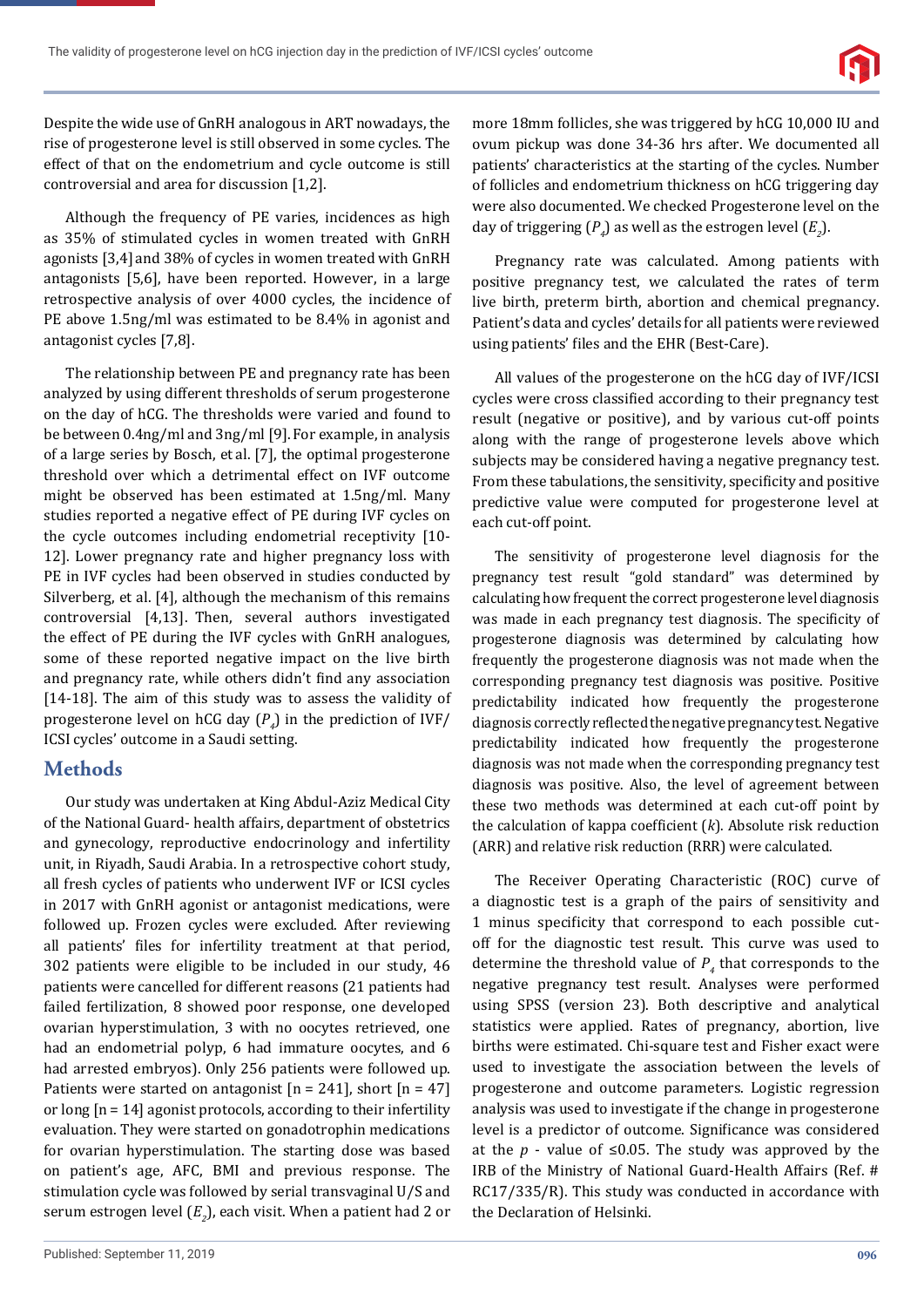

# **Results**

Of a total of 302 cycles, 46 cycles (15.2%) were cancelled. The pregnancy rate in the followed up cycles  $(n = 256)$  was 36.7%. There was a significant negative association between progesterone level at HCG day and the pregnancy outcome, with significantly higher mean progesterone level among those with a negative pregnancy test than its counterpart among those with a positive test (2.26 ± 1.81 *vs* 1.84 ± 1.01, *t* = 2.37, *p* = 0.018, Table 1).

Applying the ROC curve for progesterone levels on hCG day and the pregnancy test results shows that the optimum trade-off level for progesterone was 1.5nmol/L, figure 1. This cut-off level had a sensitivity of 59% and a specificity of 51% for prediction of a negative pregnancy test. The computed positive predictive value was 68%. The area under the curve (AUC) was 0.55. This reflects the low validity of this cut-off in the prediction of pregnancy test results. At this cut-off level,

| Table 1: 2 X 2 Cross tabulation of progesterone levels on hCG day and results of |  |  |  |  |  |  |
|----------------------------------------------------------------------------------|--|--|--|--|--|--|
| pregnancy test.                                                                  |  |  |  |  |  |  |

|                                                                                            | Pregnancy test $(n = 256)$           |                 |                           |  |  |
|--------------------------------------------------------------------------------------------|--------------------------------------|-----------------|---------------------------|--|--|
|                                                                                            | Negative $n = 162$ Positive $n = 94$ |                 |                           |  |  |
| Mean progesterone level on hCG<br>day (nmol/L)                                             | $2.26 \pm 1.81$                      | $1.84 \pm 1.01$ | $t = 2.37$<br>$p = 0.018$ |  |  |
| Progesterone level on hCG day                                                              |                                      |                 |                           |  |  |
| ≥1.5 nmol/L (n, %)                                                                         | 96                                   | 46              | 142                       |  |  |
| $<$ 1.5 nmol/L $(n, %)$                                                                    | 66                                   | 48              | 114                       |  |  |
| Sensitivity = $96/162$ = 59%; Specificity = $48/94$ = 51%; Positive Predictive Value (PPV) |                                      |                 |                           |  |  |

= 96/142 = 68%, kappa = 0.103 (*p* = 0.077), AUC = 0.55, Absolute Risk Reduction (ARR) = (96/142)-(66/114) = 10%, Relative Risk Reduction (RRR) = [(96/142)-  $(66/114)$ ]/(96/142) = 15%.

the absolute risk reduction was 10% and the relative risk reduction was 15%, i.e.; pregnancy failure would be reduced by 15% when  $P_4$  level is < 1.5nmol/L. At this cut-off, the level of agreement between the  $P_4$  level and the pregnancy test results, as calculated by kappa coefficient, was not significant (*k* = 0.10, *p* = 0.077), Table 1.

Table 2 shows the comparison between cycles with <1.5nmol/L and ≥1.5nmol/L mean progesterone level on the hCG day  $(P_4)$ , in terms of; patients characteristics, cycle characteristics, cycle outcome and complications. Cycles whose mean level of progesterone at hCG day is ≥1.5nmol/L showed significantly higher proportion of primary infertility (54.1% *vs* 39.2%, *χ2* = 6.54, *p* = 0.011), lower mean BMI (28.13  $\pm$  5.6 *vs* 29.76  $\pm$  4.9, *t* = 2.62, *p* = 0.009) and higher mean estrogen level (9602.09 ± 6952 *vs* 5518.36 ± 4359, *t* = 6.22, *p* <0.001). They showed also less favorable outcome in terms of term lower proportion of live birth (47.8% versus 68.1%, *χ2* = 3.92, *p* = 0.048), higher proportion of abortion (24.4% versus 8.2%,  $\chi$ <sup>2</sup> = 4.25,  $p$  = 0.039), and higher proportion of ovarian hyperstimulation (8.1% *vs* 2.3%, *χ2* = 7.22, *p* = 0.027). Endometrial polyp was seen only in patients with low progesterone level. The incidence of premature progesterone elevation (PE) was 55.4% in all stimulation protocols. It was 58.5% (141/241) in antagonist protocol group, and 50.8% (31/61) in agonist protocol group (*χ2* = 1.17, *p* = 0.28).

After adjusting for BMI, type of infertility and estrogen level at hCG day, the significant negative association between *P4* and pregnancy outcome was retained, with a *p* - value of <0.03 (Table 3).

| Table 2: Demographic profile, protocol, stimulation protocol and parameters and outcomes in IVF/ICSI cycles for two progesterone levels on the hCG day. |                                              |                               |               |                          |
|---------------------------------------------------------------------------------------------------------------------------------------------------------|----------------------------------------------|-------------------------------|---------------|--------------------------|
|                                                                                                                                                         |                                              | Progesterone level at hCG day |               |                          |
|                                                                                                                                                         | $<$ 1.5 nmol /L (n = 114)                    | ≥1.5 nmol/L (n = 142)         | $x^2/t$       | $P - value$              |
|                                                                                                                                                         | <b>Patient characteristics</b>               |                               |               |                          |
| Age (mean $\pm$ SD)                                                                                                                                     | $32.97 \pm 4.62$                             | $32.43 \pm 4.7$               | $t = 0.995$   | 0.322                    |
| Type of infertility (no, %)                                                                                                                             |                                              |                               |               |                          |
| Primary                                                                                                                                                 | 39.2% (51)                                   | 54.1% (93)                    | $x^2 = 6.54$  | 0.011                    |
| Secondary                                                                                                                                               | 60.8% (79)                                   | 45.9% (79)                    |               |                          |
| BMI (mean ± SD)                                                                                                                                         | $29.76 \pm 4.9$                              | $28.13 \pm 5.6$               | $t = 2.62$    | 0.009                    |
|                                                                                                                                                         | <b>Protocol &amp; Stimulation parameters</b> |                               |               |                          |
| Protocol:                                                                                                                                               |                                              |                               |               |                          |
| GnRH agonist (20.2%, n = 61)                                                                                                                            | 49.2% (30)                                   | 50.8% (31)                    |               |                          |
| GnRH antagonist (79.8%, n = 241)                                                                                                                        | 41.5% (100)                                  | 58.5% (141)                   | $x^2 = 1.17$  | 0.28                     |
| Endometrium thickness on hCG day                                                                                                                        | $12.24$ mm $\pm$ 13.6                        | $10.93$ mm $\pm$ 10.8         | $t = 0.915$   | 0.341                    |
| E2 level on HCG (mean ± SD)                                                                                                                             | 5518.36 ± 4359                               | $9602.09 \pm 6952$            | $t = 6.22$    | < 0.001                  |
| Number of Oocytes retrieved                                                                                                                             | $10.85 \pm 16.7$                             | $13.46 \pm 17.8$              | $t = 1.304$   | 1.97                     |
|                                                                                                                                                         | <b>Cycle's outcomes</b>                      |                               |               |                          |
|                                                                                                                                                         | % (no.)                                      | % (no.)                       |               | $p$ - value              |
| Pregnancy rate $(36.7\% , n = 94)$                                                                                                                      | 42.6% (49)                                   | 31.9% (45)                    | $x^2 = 3.12$  | 0.0.77                   |
| Term Live birth (58%, $n = 54$ )*                                                                                                                       | 72.3% (34)                                   | 46.7% (21)                    | $x^2 = 3.92$  | 0.048                    |
| Preterm live birth (10.8%,10)*                                                                                                                          | $8.2\%$ (4)                                  | $13.3\%$ (6)                  |               | $0.52^{\circ}$           |
| Abortion 16.1% (n = 15)*                                                                                                                                | $8.2\%$ (4)                                  | 24.4% (11)                    | $x2 = 4.25$   | 0.039                    |
| Chemical (no.%): (15.1%, 14)*                                                                                                                           | $14.3\%$ $(7)$                               | $15.6\% (7)$                  | $x^2 = 0.002$ | 0.97                     |
| Cancelled cycles $(15.2\% , n = 46)$                                                                                                                    | 11.5(15)                                     | 18% (31)                      |               |                          |
| <b>Cycle's Complications</b>                                                                                                                            | % (no.)                                      | % (no.)                       |               |                          |
| Ovarian hyperstimulation (5.6%, 17)                                                                                                                     | $2.3\%$ (3)                                  | $8.1\%$ (14)                  | $x^2 = 7.22$  | 0.027                    |
| Endometrial polyp (0.7%, 2)                                                                                                                             | $1.6\%(2)$                                   | $0\%$ (0)                     |               | $\overline{\phantom{a}}$ |
| @---Fisher's Exact test. *among patients with positive pregnancy test                                                                                   |                                              |                               |               |                          |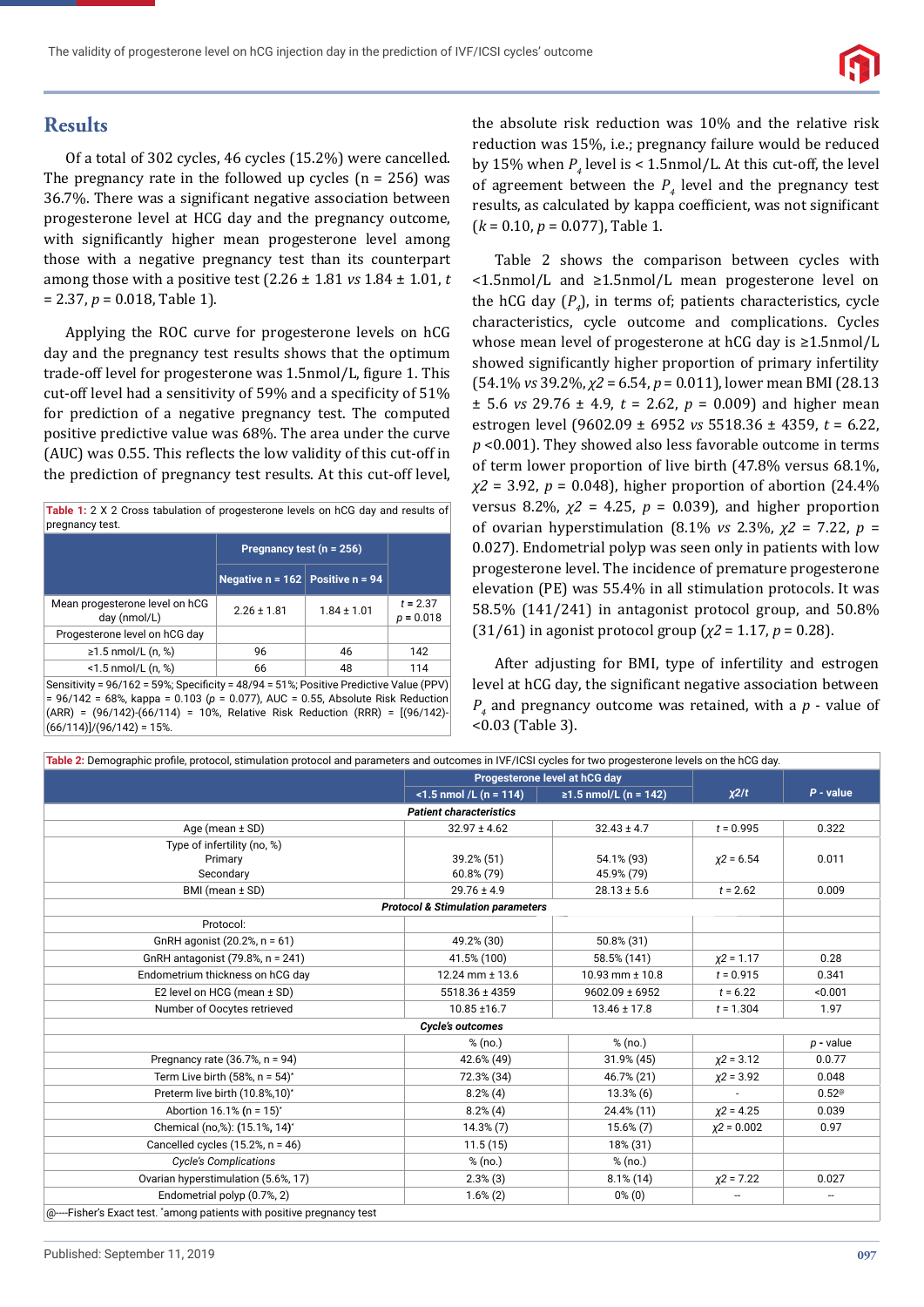

| Table 3: Logistic regression analysis of progesterone level and pregnancy outcomes. |                |             |  |  |  |
|-------------------------------------------------------------------------------------|----------------|-------------|--|--|--|
| <b>Independent variables</b>                                                        | B(SE)          | $p - value$ |  |  |  |
| Progesterone level at hCG day                                                       | $-0.24(0.11)$  | $<0.03**$   |  |  |  |
| BMI                                                                                 | $-0.002(0.01)$ | 0.80        |  |  |  |
| Infertility type (1ry vs 2ry)                                                       | $-0.008(0.26)$ | 0.98        |  |  |  |
| Estrogen level at hCG day                                                           | 0.01(0.01)     | 0.86        |  |  |  |
| **Statistically significant.                                                        |                |             |  |  |  |



## **Discussion**

Pregnancy rate in our study was 36.7%. This figure was comparable to figures of 30.6% [19] and 34% [20] in previous studies. A progesterone rise during the late follicular phase (*P*<sup>4</sup> ) has been considered a negative predictive factor for clinical outcome in both GnRH agonist [4,21] and antagonist protocols [7,22]. In our study, there was a significant negative association between  $P_4$  level on hCG day and the pregnancy outcome, with significantly higher mean  $P_4$  level among those with negative pregnancy test than its counterpart among those with positive test. This finding was in agreement with what was reported by Mascarenhas, et al. [20] and Ashmita, et al. [19], Higher  $P_{\mu}$  level in our study was also associated with lower rate of term live birth and higher rates of abortion and ovarian hyperstimulation. Huang, et al. [17], in a study of 2566 patients, reported that PE negatively correlated with live birth in fresh embryo transfer cycles. Data from large previous retrospective [7] and prospective [23] studies supported the notion that pregnancy rates are inversely related to  $P_4$  levels, especially when a threshold of 1.5ng/ml is adopted.

The relationship between progesterone elevation (PE) and pregnancy rate has been analyzed by using different thresholds of serum progesterone on the day of hCG. The thresholds were varied and found to be between 0.4ng/ml and

3ng/ml [9]. The analysis of a large series by Bosch, et al. [7], the optimal progesterone threshold over which a detrimental effect on IVF outcome might be observed has been estimated at 1.5ng/ml. In our study, applying the ROC curve for  $P_4$  and the pregnancy test results showed that the optimum trade-off level for progesterone was 1.5nmol/L. This cut-off level had a sensitivity of 59% and a specificity of 51% for prediction of a pregnancy test result. The computed positive predictive value was 68%. Thus, at this cut-off level, the progesterone test correctly diagnosed 59% of negative pregnancy test results, missed 41% of these negative pregnancy tests, but misclassified 49% of positive pregnancy results as negative results (false positives). At this cut-off level, absolute risk reduction was 10% and relative risk reduction was 15%, i.e.; pregnancy failure would be reduced by 15% when the level of *P4* is less than 1.5nmol/L. The level of agreement between the  $P_4$  and the pregnancy test results, as calculated by kappa coefficient, was not significant  $(k = 0.10, p = 0.077)$ . Meanwhile, there was no significant difference between the group with  $P_{4}$ <1.5nmol/L and those with ≥1.5nmol/L in pregnancy rate. These findings may reflect that the low validity of the cut-off of 1.5nmol/L for  $P_4$  in the prediction of pregnancy outcome. Even, using the cut-off of ≥1.2nmol/L, recommended by others [7], would result in a very low (28%) sensitivity, 69% specificity and 61% positive predictive value.

The pathogenesis of PE in controlled ovarian hyperstimulation (COH) cycles is still poorly understood. The incidence of PER in our study was 55.5% (142/256), based on a cut-off level of 1.5nmol/L for  $P_4$ . This figure is high if compared with figures of  $13.19\%$  [19],  $13.02\%$  [18] and  $38.3\%$  [7]. However, comparison is difficult when the definition of PE is different in various studies. Among factors associated with PE are the type of protocol, the type and total dose of gonadotropin given,  $E_{_2}$  levels on the day of trigger and the number of intermediate follicles recruited [19]. Bosch, et al. [7] concluded that estrogen values on the day of hCG trigger were associated with increased progesterone levels (*P*  <0.0001).In our study, higher mean level of  $P_{4}$  of  $\geq$ 1.5nmol/L showed significantly higher mean estrogen level  $(E_2)$ . This was in agreement with the findings of Ashmita, et al. [19] who reported a higher incidence of PE in the cycles with  $E<sub>2</sub> \ge 2500$ IU. The incidence of elevated progesterone concentrations was higher in rFSH-treated patients than in HMG-treated patients [23], and in cases with large doses of gonadotropins given  $[19,24]$ . However, in our study, there was no significant association between the type of protocol and  $P<sub>4</sub>$  level. The mean number of oocytes retrieved was significantly higher in patients with higher  $P<sub>4</sub>$  levels [25], but our study showed no such association. In our study, significant associations were shown between  $P<sub>a</sub>$  level and only 3 variables; type of infertility and BMI and  $E<sub>2</sub>$  level, however, none of these variables had a significant association with the pregnancy rate. Adjusting for these variables,  $P_4$  level was the only significant predictor of pregnancy outcome.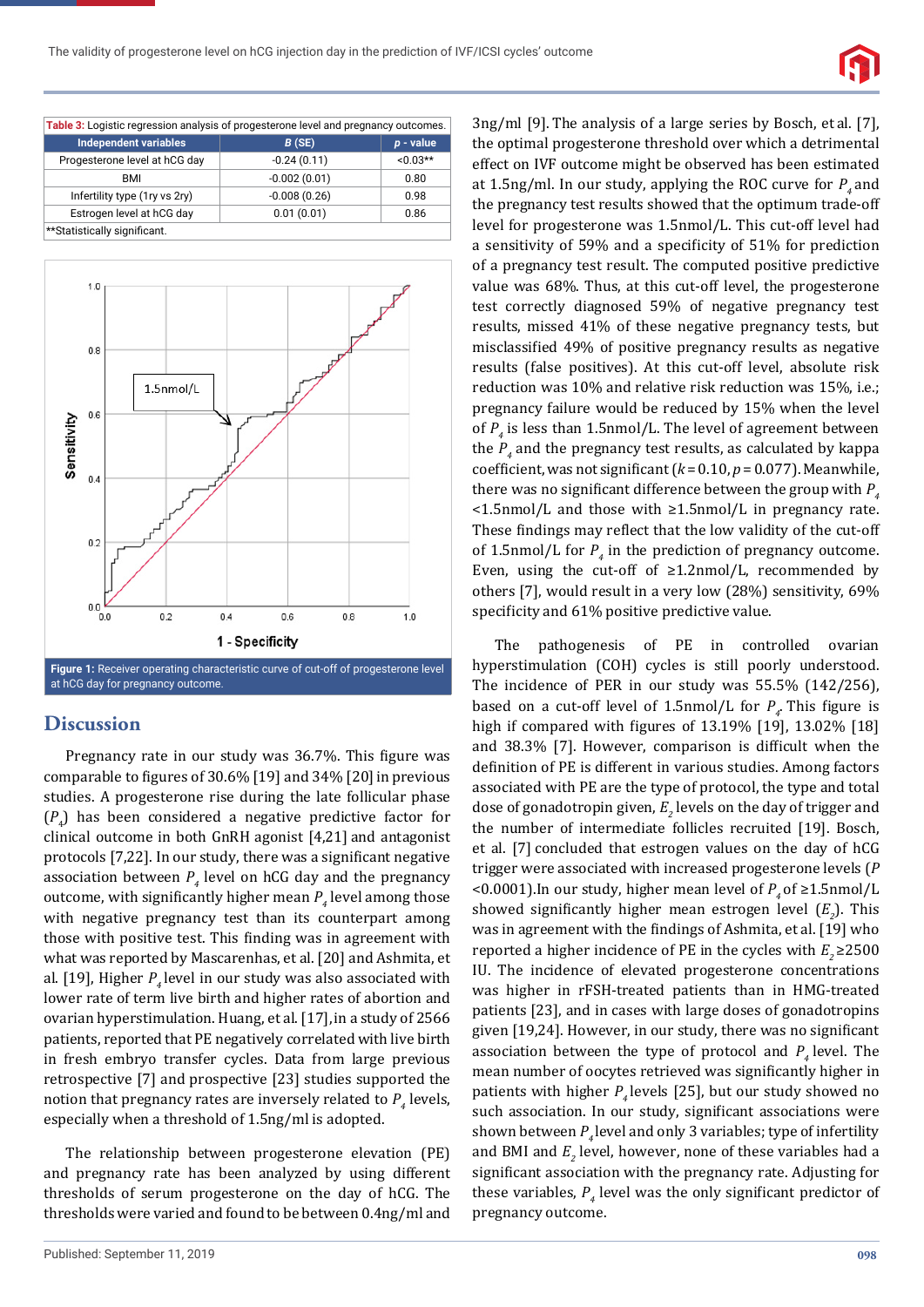

# **Conclusion**

Premature progesterone level on the day of hCG in IVF/ ICSI cycles might have a role in predicting pregnancy outcome. However, the cut-off of ≥1.5nmol/L for progesterone on the hCG day is not a valid threshold in the prediction of pregnancy outcome. Further studies are necessary to confirm these findings.

# **Declarations**

#### **Ethics approval and consent to participate**

This study was approved by the institutional review board (IRB) of the Ministry of National Guard-Health Affairs, Riyadh, Saudi Arabia [Ref. # RC17/335/R]. The need for informed consent was waived by the IRB, as all these retrospective data were retrieved from records without the disclosure of identifiers

#### **Availability of data and materials**

The datasets used and/or analyzed during the current study are available from the corresponding author on reasonable request.

#### **Author contributions**

HA, SH and MAA contributed to concept development, manuscript preparation and final writing, HA and SH contributed to concept development, research proposal writing and data collection, MAA and HA conducted data analysis and interpretation, and manuscript drafting. All authors read and approved the final manuscript.

## **Acknowledgement**

This study was initiated and supported by King Abdullah International Medical Research Center (KAIMRC), King Saud bin-Abdulaziz University for Health Sciences, Ministry of National Guard –Health Affairs, Saudi Arabia. The final draft of the manuscript was English language edited by Macmillan Science Communication.

## **References**

- 1. Hugues JN, Massé-Laroche E, Reboul-Marty J, Boîko O, Meynant C, et al. Impact of endogenous luteinizing hormone serum levels on progesterone elevation on the day of human chorionic gonadotropin administration. Fertil Steril. 2011; 96: 600-604. **PubMed:** https://www.ncbi.nlm.nih.gov/pubmed/21880277
- 2. Del Castillo JL, Bousamra M, De La Fuente L, Ruiz-Balda JA, Palomo M. The impact of serum progesterone levels on the results of in vitro fertilization treatments: a literature review. JBRA Assist Reprod. 2015; 19: 141-147. **PubMed:** https://www.ncbi.nlm.nih.gov/pubmed/27203093
	-
- 3. Edelstein MC, Seltman HJ, Cox BJ, Robinson SM, Shaw RA, et al. Progesterone levels on the day of human chorionic gonadotropin administration in cycles with gonadotropin-releasing hormone agonist suppression are not predictive of pregnancy outcome. Fertil Steril. 1990; 54: 853-857.

**PubMed:** https://www.ncbi.nlm.nih.gov/pubmed/2121554

- 4. Silverberg KM, Burns WN, Olive Dl, Riehl RM, Schenken RS. Serum progesterone levels predict success of in vitro fertilization/embryo transfer in patients stimulated with leuprolide acetate and human menopausal gonadotropins. J Clin Endocrinol Metab. 1991; 73: 797-803. **PubMed:** https://www.ncbi.nlm.nih.gov/pubmed/1909704
- 5. Bosch E, Valencia I, Escudero E, Crespo J, Simón C, et al. Premature luteinization during gonadotropin-releasing hormone antagonist cycles and its relationship with in vitro fertilization outcome. Fertil Steril. 2003; 80: 1444-1449. **PubMed:** https://www.ncbi.nlm.nih.gov/pubmed/14667881
- 6. Ubaldi F, Albano C, Peukert M, Riethmüller-Winzen H, Camus M, et al. Endocrinology: subtle progesterone rise after the administration of the gonadotrophin-releasing hormone antagonist Cetrorelix in intracytoplasmic sperm injection cycles. Hum Reprod. 1996; 11: 1405- 1407.

**PubMed:** https://www.ncbi.nlm.nih.gov/pubmed/8671476

- 7. Bosch E, Labarta E, Crespo J, Simon C, Remohi J, et al. Circulating progesterone levels and ongoing pregnancy rates in controlled ovarian stimulation cycles for in vitro fertilization: analysis of over 4000 cycles. Human reproduction. 2010; 25: 2092-2100. **PubMed:** https://www.ncbi.nlm.nih.gov/pubmed/20539042
- 8. Al-Azemi M, Kyrou D, Kolibianakis EM, Humaidan P, Van Vaerenbergh I, et al. Elevated progesterone during ovarian stimulation for IVF. Reprod Biomed Online. 2012; 24: 381-388. **PubMed:** https://www.ncbi.nlm.nih.gov/pubmed/22377153
- 9. Venetis CA, Kolibianakis EM, Bosdou JK, Tarlatzis BC. Progesterone elevation and probability of pregnancy after IVF: a systematic review and meta-analysis of over 60 000 cycles. Hum Reprod Update. 2013; 19: 433-457.

**PubMed:** https://www.ncbi.nlm.nih.gov/pubmed/23827986

- 10. Labarta E, Martínez-Conejero JA, Alamá P, Horcajadas JA, Pellicer A, et al. Endometrial receptivity is affected in women with high circulating progesterone levels at the end of the follicular phase: a functional genomics analysis. Hum Reprod. 2011; 26: 1813-1825. **PubMed:** https://www.ncbi.nlm.nih.gov/pubmed/21540246
- 11. Li R, Qiao J, Wang L, Li L, Zhen X, et al. MicroRNA array and microarray evaluation of endometrial receptivity in patients with high serum progesterone levels on the day of hCG administration. Reprod Biol Endocrinol. 2011; 9: 29. **PubMed:** https://www.ncbi.nlm.nih.gov/pubmed/21375772
- 12. Haouzi D, Bissonnette L, Gala A, Assou S, Entezami F, et al. Endometrial receptivity profile in patients with premature progesterone elevation on the day of HCG administration. BioMed Res Int. 2014; 2014. **PubMed:** https://www.ncbi.nlm.nih.gov/pmc/articles/PMC4022194/
- 13. Schoolcraft W, Sinton E, Schlenker T, Huynh D, Hamilton F, et al. Lower pregnancy rate with premature luteinization during pituitary suppression with leuprolide acetate. Fertil Steril. 1991; 55: 563-566. **PubMed:** https://www.ncbi.nlm.nih.gov/pubmed/1900481
- 14. Xu B, Li Z, Zhang H, Jin L, Li Y, et al. Serum progesterone level effects on the outcome of in vitro fertilization in patients with different ovarian response: an analysis of more than 10,000 cycles. Fertil Steril. 2012; 97: 1321-1327. **PubMed:** https://www.ncbi.nlm.nih.gov/pubmed/22494924
- 15. Papanikolaou EG, Pados G, Grimbizis G, Bili E, Kyriazi L, et al. GnRHagonist versus GnRH-antagonist IVF cycles: is the reproductive outcome affected by the incidence of progesterone elevation on the day of HCG triggering? A randomized prospective study. Hum Reprod. 2012; 27: 1822-1828.

**PubMed:** https://www.ncbi.nlm.nih.gov/pubmed/22422777

16. Ochsenkühn R, Arzberger A, von Schönfeldt V, Gallwas J, Rogenhofer N, et al. Subtle progesterone rise on the day of human chorionic